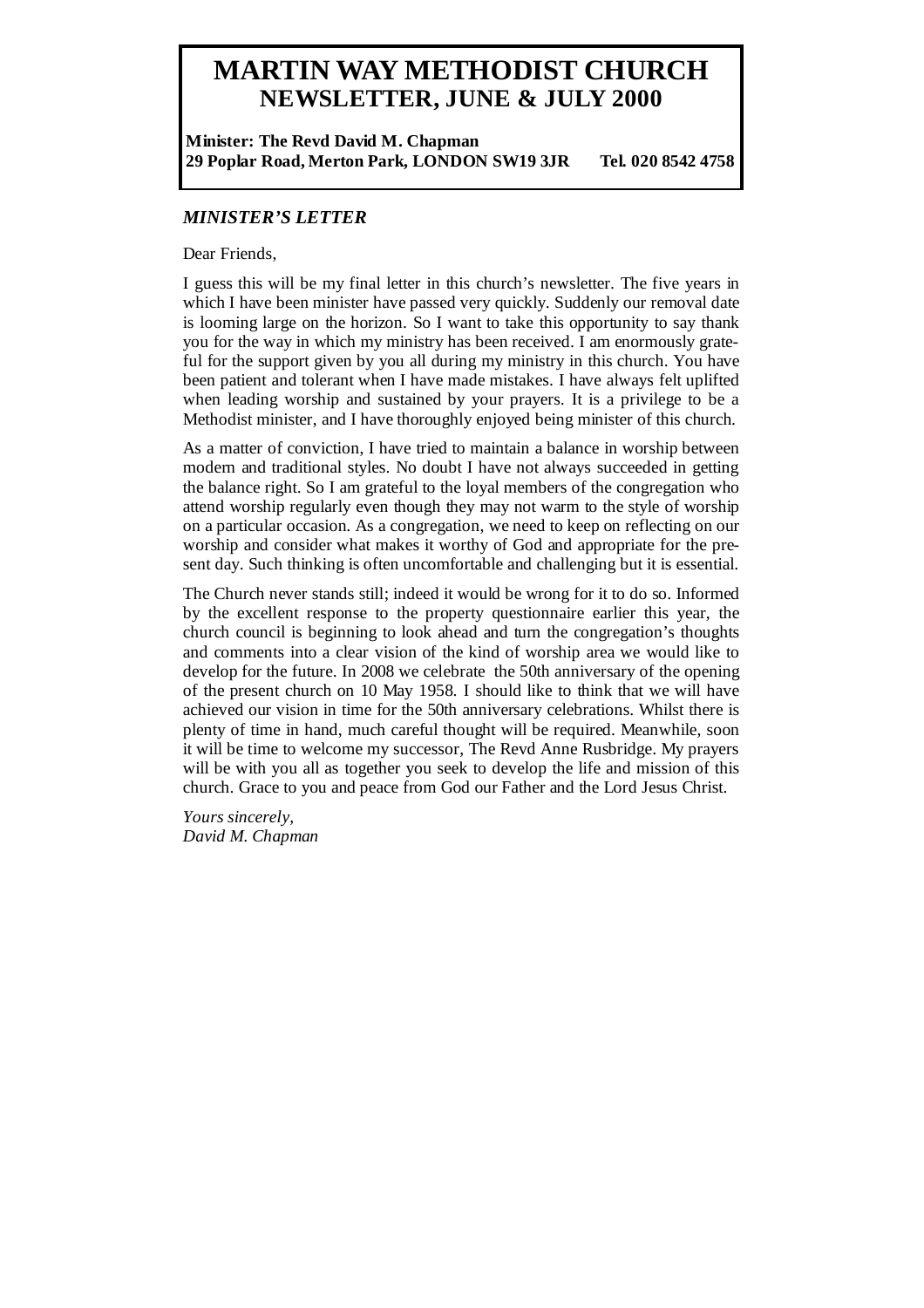## *CHURCH GARDEN*

Thanks to Ted Ashwood for his work in the church garden, and also for the two seats he has made for the patio from old pews. Ted would like help to clear the weeds between the paving stones on the Martin Way side of the Church before they take over the beds!

## *BON VOYAGE*

Our sincere good wishes to David and Sue as they leave us to go to Horsham. We are grateful for all that David has done in all aspects of the church in the five years he has been with us. We shall also miss Alexander, Sophie and Abigail, and wish them happiness in their new home, church and schools.

#### *NEWS FROM ARTHRITIS CARE*

*Irene Goldsmith, Secretary of Arthritis Care writes:* 'Since January 1998, the Merton Branch of Arthritis Care has been holding its monthly meetings at Martin Way Methodist Church. The car park is alive with seven or eight large purpose-built vehicles as an average of 70 members disembark to enter the spacious entrance hall. Our team of helpers is ready to assist them and every facility is available. In the well-equipped kitchen another team prepares refreshments. Access for disabled people has improved beyond recognition over the past two decades but nowhere is awareness of their problems better illustrated locally than in this extended building. Safe parking, level entrance, specially designed

toilets and space for good manoeuvrability have all been provided. Great demands must have been made on the church's resources and we deeply appreciate the consideration that has been demonstrated. Our meeting place is the envy of many branches. Attendance in the church itself for the carol service which precedes the Christmas party has been a delight for members who have so much enjoyed the welcome and care extended to them by the minister, David. On behalf of the branch, I should like to extend grateful thanks to the church for the wonderful facilities you have provided.'

#### *CIRCUIT STUDY EVENING ON HOLY COMMUNION*

The Wimbledon Circuit Meeting in February requested an opportunity to explore the significance of Holy Communion. In response to this request, the circuit leadership team have arranged for a study evening on the Sacrament of Holy Communion to be held here at

#### *CHURCH PICNIC*

Martin Way Methodist Church on

**Wednesday 21 June** at 8 pm.

Our annual church picnic will be held in Nonsuch Park on Sunday 2 July following the morning service. Bring a picnic lunch and something to sit on. After a leisurely afternoon there will be a cup of tea at 4 pm followed by a short service. Everyone welcome.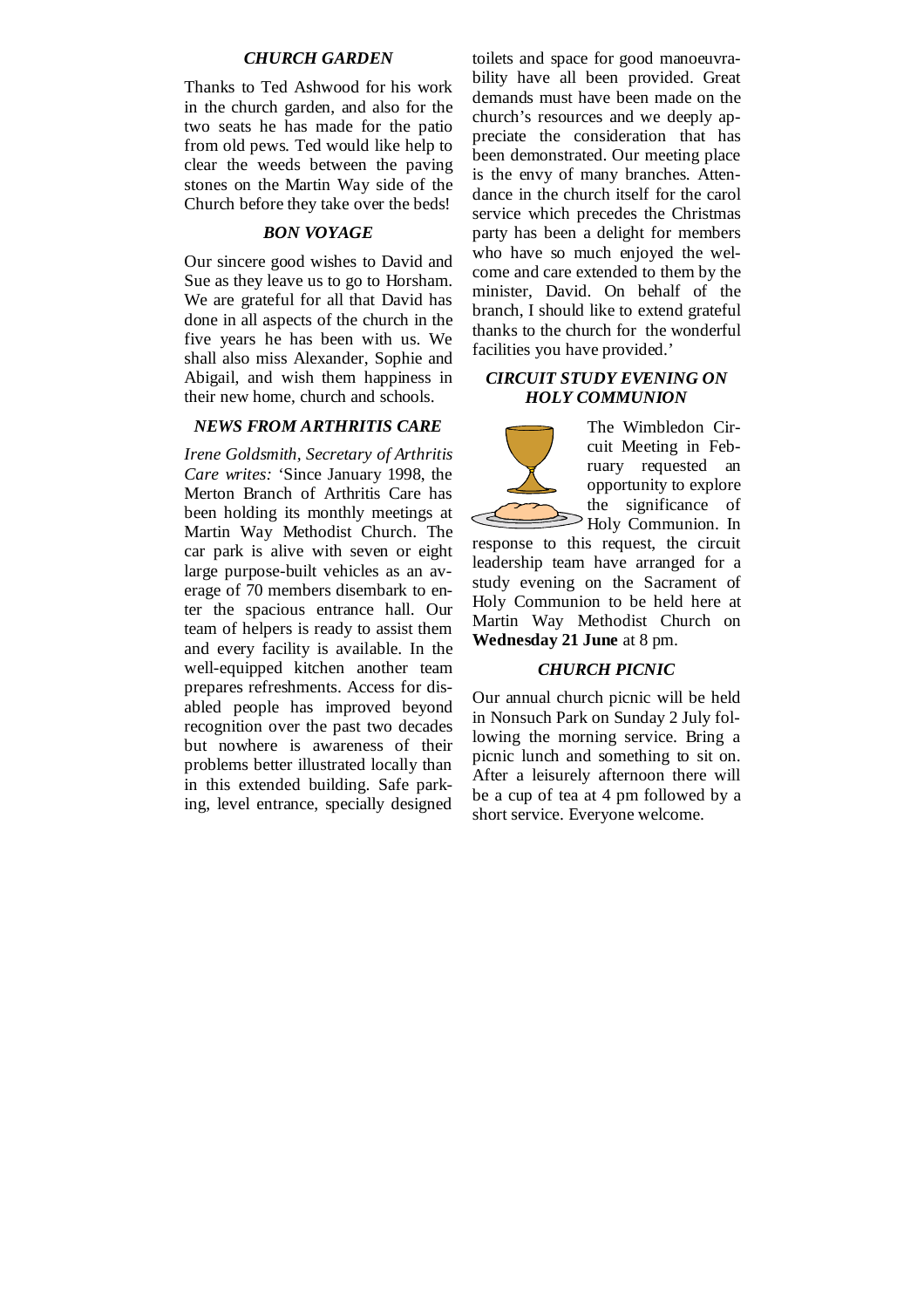## *STRAWBERRY TEA*



On **Saturday 17 June**  at 4 pm there will be an informal strawberry tea on the church patio (or in the coffee lounge if wet). This is usually a

very enjoyable occasion for the whole church family, young and old.

## *42nd CHURCH ANNIVERSARY GIFT DAY*

Thank you to all who contributed to last month's Church Anniversary Gift Day in aid of church funds. Donations are still being received. The total so far received is the very good sum of £4680, which is a magnificent effort.

#### *FROM THE FELLOWSHIP*

*Eileen Handy writes*: 'The Fellowship meets very Monday (except for Bank Holidays and during August) at 2.45 pm until approximately 4 pm. We enjoy a variety of speakers and end our meeting with a cup of tea and a chat. All are welcome — both ladies and gentlemen. Newly retired? Missing the company of friends and colleagues? Come and visit us for one or two Mondays, you will be warmly welcomed.

#### *CONGRATUALATIONS*

Our prayers and best wishes to the following: **Lee and Becky Summers** following their marriage on 13 May; **David and Lindsey Mason** following the blessing of their marriage on 28 May; **Barry and Wendy Evans** following the blessing of their marriage on 10 June; **Alan and Joan Steffenson** who celebrated their Golden Wedding Anniversary on 20 May; **Douglas and Jean Gear** who celebrate their Golden Wedding Anniversary on 29 July. They were married in this church (or rather in what is now our church hall!) on 29 July 1950; Our previous minister, **Rev. Philip Moore**, who celebrated his 70th birthday on 9 June.

## *BIBLE STUDY & PRAYER GROUP*

Meets on **Tuesday 13 June**  and **Tuesday 11 July** for the last time before the Summer break: exploring Acts of the Apostles chapters 11 and 12.



#### *PROPERTY NEWS*

To encourage good stewardship of our



property, The M e t h o d i s t Church of Great Britain requires all church buildings to receive a

thorough inspection once in every five years by a qualified architect. This quinquennial property inspection took place on 16 May by Mr John Hedges, ARIBA. The previous inspection was in July 1995 following the completion of Phase 1. We received an excellent report from John Hedges with no significant defects identified for remedy. Various small items of maintenance will now be progressed by the property stewards to keep our premises in sound condition for future years.